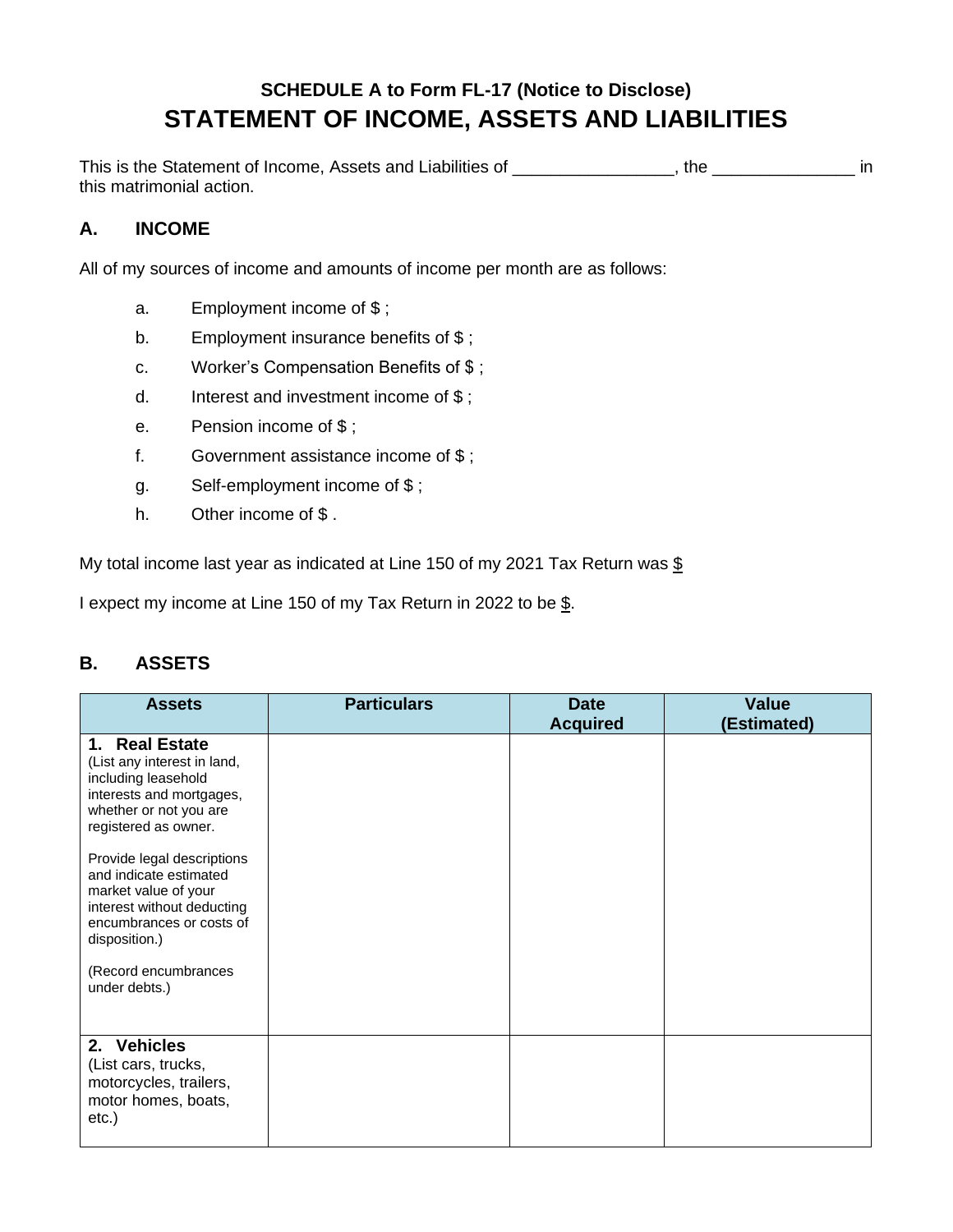| 3. Financial Assets<br>(List savings and<br>chequing accounts,<br>cash, term deposits,<br>GIC's, stocks, bonds,<br>Canada Savings Bonds,<br>mutual funds, insurance<br>policies (indicate<br>beneficiaries), accounts<br>receivable, etc.) |  |  |
|--------------------------------------------------------------------------------------------------------------------------------------------------------------------------------------------------------------------------------------------|--|--|
| 4. Pensions, RRSPs<br>& Investments<br>(Indicate name of<br>institution where<br>accounts are held, name<br>and address of pension<br>plan and pension<br>details.)                                                                        |  |  |
| 5. Corporate /<br><b>Business</b><br><b>Interests</b><br>(List any interest you<br>hold, directly or<br>indirectly, in any<br>corporation,<br>unincorporated<br>business, partnership,<br>trust, joint venture, etc.)                      |  |  |
| 6. Other<br>(List anything else of<br>value that you own,<br>including precious<br>metals, collections,<br>works of art, jewellery or<br>household items of high<br>value.<br>Include location of any<br>safety deposit boxes.)            |  |  |